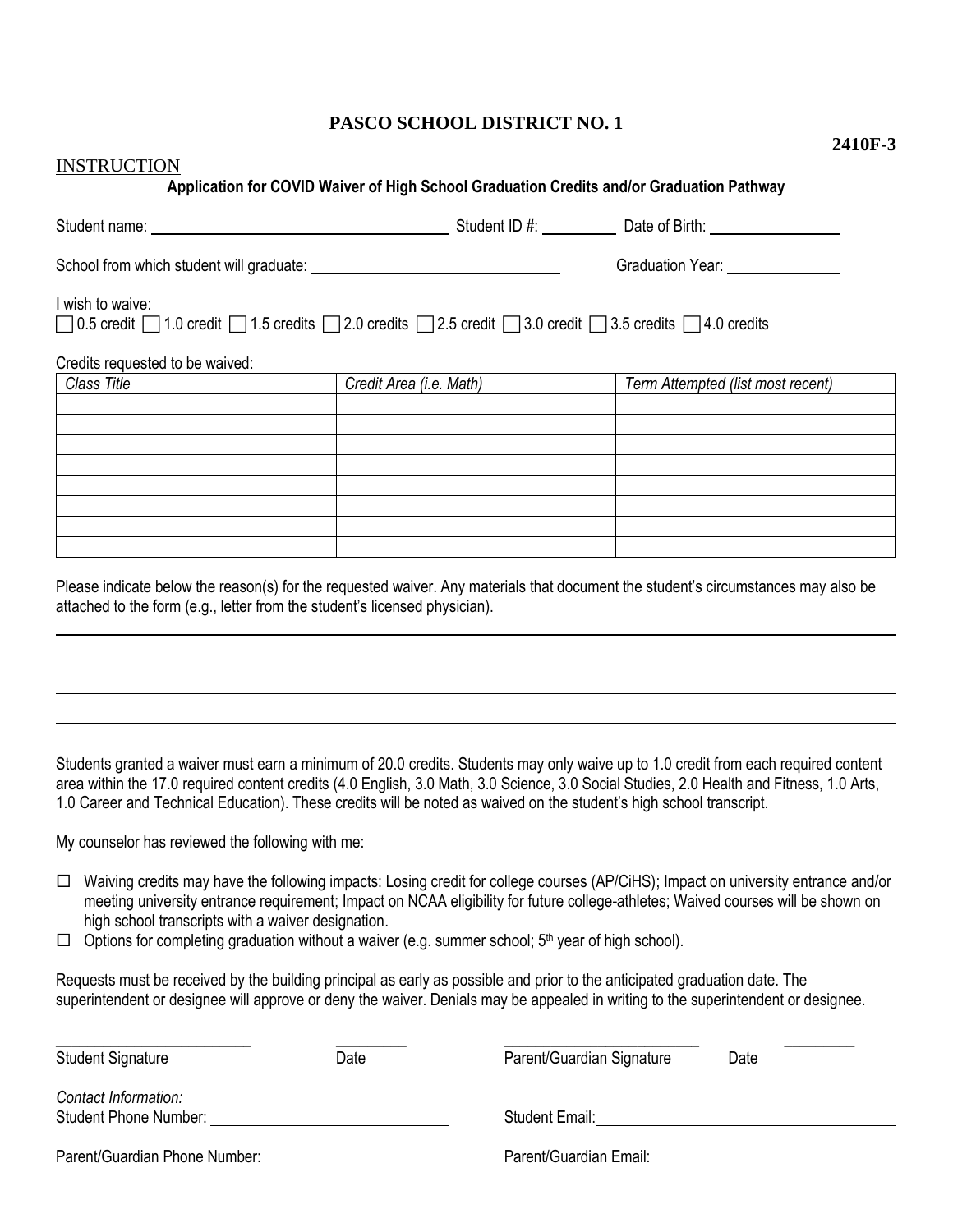| OFFICE USE ONLY:                                                                             |                 | Form Received Date:                                                                                                             |      |  |
|----------------------------------------------------------------------------------------------|-----------------|---------------------------------------------------------------------------------------------------------------------------------|------|--|
| Counselor Approval                                                                           | Date            | Student Administrator Approval                                                                                                  | Date |  |
| If no parent/guardian signature, attempted contacts:                                         |                 | Principal Approval                                                                                                              | Date |  |
| District Office Approval:<br>The request to waive $\_\_\_\_ \text{credit(s)}$ is:            | $\Box$ Approved | □Denied                                                                                                                         |      |  |
| Reason for denial:<br>The student did not attempt these credits within the COVID disruption. |                 | The request was not based on documented or verifiable circumstances that would justify waiver of high school graduation credit. |      |  |
| Secondary Education Office Approval<br>Date                                                  |                 | Building registrar notified, Date: _____________<br>Family notified,<br>Date: $\frac{1}{2}$                                     |      |  |
| Revised March 2021                                                                           |                 |                                                                                                                                 |      |  |